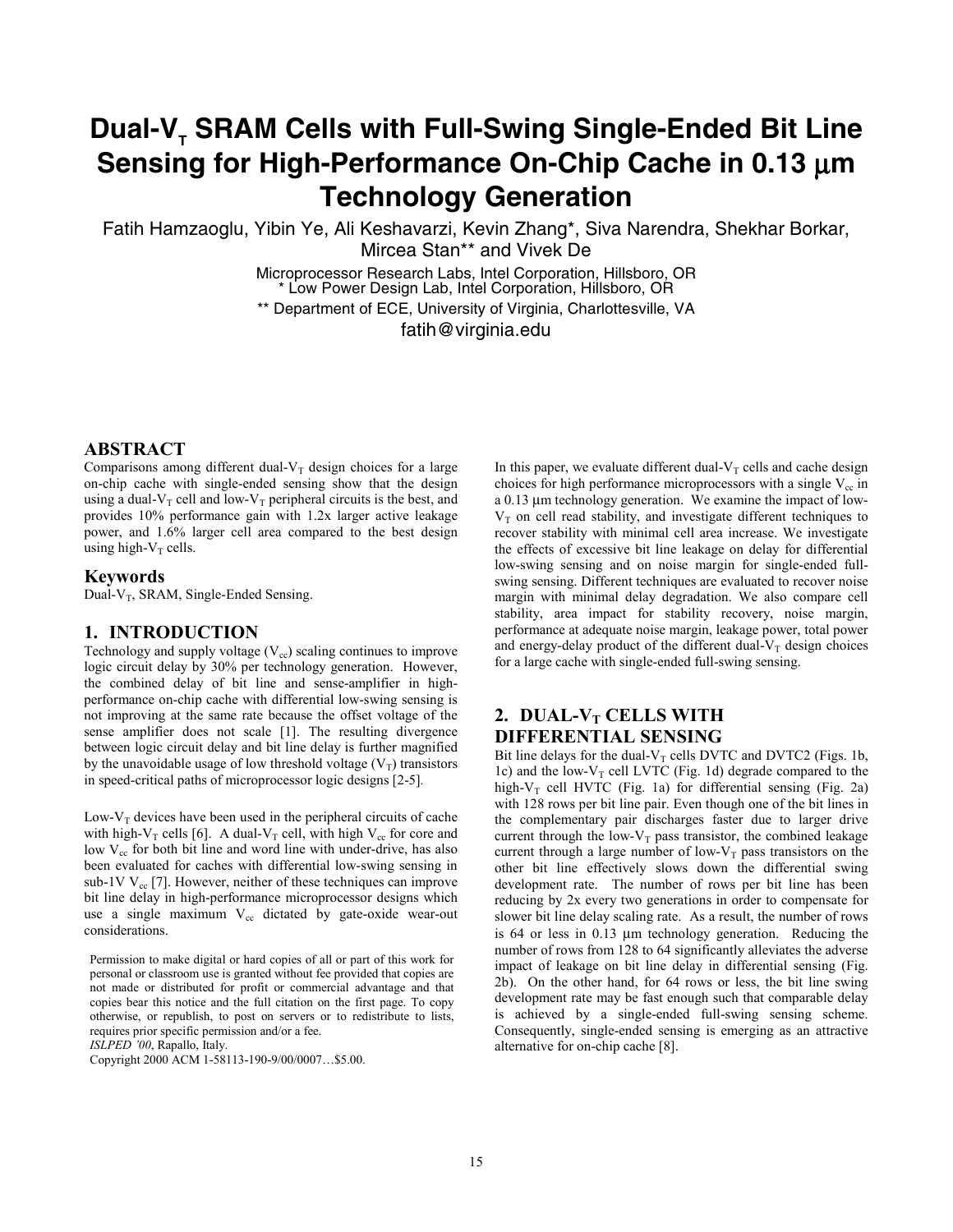

**Figure 1. Different 6T SRAM Cell Designs.** 



|                  |     |              | HVTC DVTC DVTC2 LVTC       |      |
|------------------|-----|--------------|----------------------------|------|
| 128 rows/bitline |     |              | Ref  -11.9%  -11.9%  -9.0% |      |
| 64 rows/bitline  | Ref | $6.4\%$ 6.4% |                            | 8.9% |
|                  | b   |              |                            |      |

Figure 2. (a) Differential-Sensing for Dual-V<sub>T</sub> Cell, and (b) **Effect of Bit Line Leakage on Delay.** 

#### **3. STABILITY OF DUAL-VT CELLS**

Read stability of a cell is measured as the ratio  $I_{trip} / I_{read}$ . I<sub>trip</sub> is the current through the pull-down NMOS on the stored '0' side when the state of the cell is reversed by a current  $I_{test}$  injected externally at the stored '0' node (Fig. 3a). Iread is the maximum current through the pass transistor during a 'read' operation. Cell stability can degrade due to larger saturation drain current through the pass transistor, or reduction in the current sinking capacity of the pulldown NMOS -- both on the stored '0' side of the cell. Reduction in voltage at the stored '1' node degrades the current sinking capacity of the pull-down NMOS. Deviation of the stored '1' node voltage from  $V_{cc}$  in response to excursion of the stored '0' node voltage away from ground is governed by relative strengths of the PMOS and NMOS devices in the cell inverters. In addition, excessive bit line leakage through cells sharing the same bit line pair as the cell being read can cause the bit line voltage on the stored '1' side to droop by an amount larger than the pass transistor  $V_T$ . As a result, voltage of the stored '1' node reduces

(Fig. 3b). To assess the worst-case impact of bit line leakage on cell stability, the following conditions are used during stability simulation (Fig. 3b) -- (1) channel lengths of all pass transistors are reduced by an amount equal to  $3\sigma$  CD variation since transistor leakage current increases exponentially at smaller lengths, (2) noise is applied to all the 'off' word lines, and (3) a bit line droop, equal to that when read current through the pass transistor is maximum, is applied statically to the bit lines on the stored '1' side.



**Figure 3. (a) Stability Measurement Technique, and (b) Voltage Droop in the Complementary Bit Line due to Worst-Case Pass Transistor Leakage.** 

The stability simulation results are summarized in Fig. 4. Both of the dual- $V_T$  cells, DVTC and DVTC2, have worse stability than the HVTC cell, mainly because using low- $V_T$  pass transistors increases maximum read current. The DVTC cell has worse stability than the LVTC cell because current sinking capacity of the pull-down NMOS is smaller. Stability of the DVTC2 cell is best among all the dual- $V_T$  cell designs. Its stability is better than the DVTC cell because using low- $V_T$  PMOS in the cell inverters reduces voltage degradation at the stored '1' node. Although current sinking capacity of the pull-down NMOS in the DVTC2 cell is smaller than that in the LVTC cell, their stabilities are comparable because weaker pull-down NMOS in the DVTC2 cell reduces voltage degradation at the stored '1' node. Pull-down NMOS widths are increased by requisite amounts in the dual- $V_T$ and low- $V_T$  cells to obtain the same stability as the original high- $V_T$  cell. Although this is the most effective way to recover stability, the cell areas increase by 0.8% to 1.6% (Fig. 4b).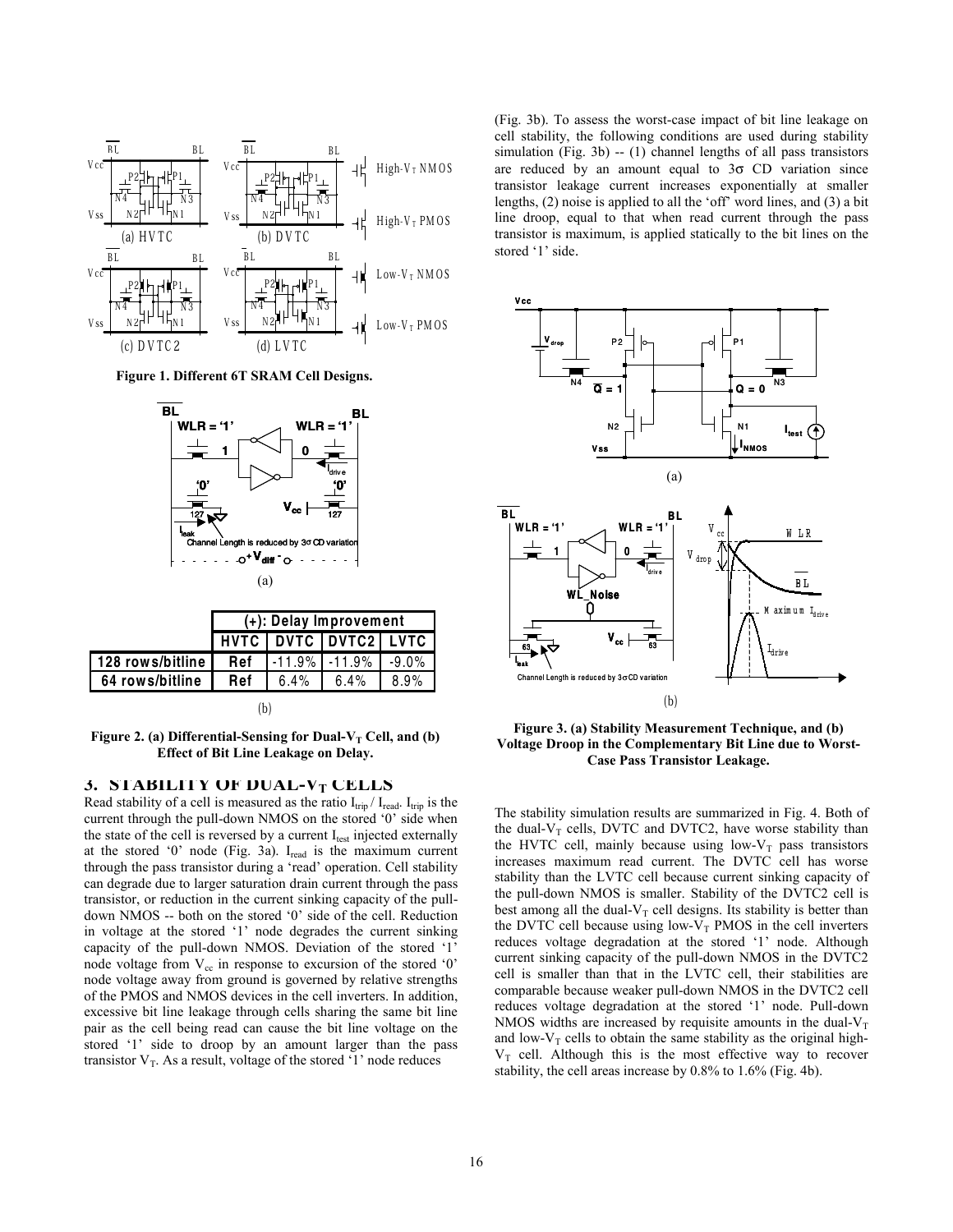|                             | <b>REST</b> |                 |   | • WORST     |
|-----------------------------|-------------|-----------------|---|-------------|
|                             |             | HVTC DVTC2 LVTC |   | <b>DVTC</b> |
| <b>Stability</b><br>Ranking |             | 2               | 2 | з           |
|                             |             | a               |   |             |

| DVTC <sub>2</sub> | <b>LVTC</b>                                 | <b>DVTC</b> |
|-------------------|---------------------------------------------|-------------|
|                   | Cell Area 0.79% - 1.58% 0.79% - 1.58% 1.58% |             |
|                   |                                             |             |

#### **Figure 4. (a) Stability Ranking of SRAM Cells with no Resizing, and (b) Cell Area Increase for Stability Recovery.**

# **4. IMPACT OF LEAKAGE ON NOISE MARGIN IN DUAL-V<sub>T</sub> CACHE**

Different dual- $V_T$  cache designs (Fig. 5a) are compared with a conventional design where all transistors, both in the cells and in the peripheral circuits are high- $V_T$ . All of the designs use singleended, full-swing bit line sensing. Schematic of the top half of a single bit line column, containing 64 rows of cells and a dynamic sense amplifier on the 'read' bit line, is shown in Fig. 5b. For single-ended sensing, excessive bit line leakage through the low- $V<sub>T</sub>$  pass transistors in the cells and degraded noise margins of low- $V<sub>T</sub>$  peripheral circuits can induce significant noise at the output of the sense amplifier when reading a '1'. Noise simulation conditions (Fig. 6a) which maximize the noise induced by bit line leakage are used. The robustness of the design is considered unacceptable if the overall noise margin degrades by more than 50% due to this additional noise. When low- $V<sub>T</sub>$  devices are used only in the peripheral circuits (HVTC\_LVTP), the noise margin does degrade, but by an amount less than that required to fail the aforementioned robustness criterion (Fig. 6a). However, when we use low-V<sub>T</sub> devices in the pass transistors of the cells as well as in<br>the peripheral circuits (DVTC LVTP DVTC2 LVTP  $\&$ peripheral circuits (DVTC LVTP, DVTC2 LVTP  $\&$ LVTC LVTP), bit line voltage droop from the precharged  $V_{cc}$ level due to excessive leakage through the pass transistors is large enough to turn-on the low- $V_T$  column select transistors. As a result, a significant portion of bit line noise propagates to the output of the low- $V_T$ , dynamic sense amplifier and the design fails to satisfy the robustness criterion (Fig. 6a).

Seven different techniques are evaluated for recovering noise margins of the dual- $V_T$  and low- $V_T$  designs with minimal delay degradation (Figs. 6b & 6c). A 'Quality Factor' (QF) is used here as a metric to compare effectiveness of these techniques for improving either noise margin or delay. QF is defined as the ratio of "% noise change" to "% delay change", resulting from the usage of a technique. Simulation results (Figs. 6b  $\&$  6c) show that replacing the dynamic sense amplifier with a static one (schematic in Fig. 7) is the technique with highest value of QF, and thus, is best for improving noise margin with minimal delay penalty. Increasing width of the column select transistor, on the other hand, is best for improving delay with minimal noise margin degradation.



**Figure 5. (a) Different Cache Design Choices, and (b) SRAM Cells and Peripheral Circuits.** 

|                     | <b>BEST</b>          |                 |          |                           | <b>WORST</b> |
|---------------------|----------------------|-----------------|----------|---------------------------|--------------|
|                     | I<br>o<br>ั≽<br>่่ ± | ပ<br><b>TAH</b> | ပ<br>DVT | TC <sub>2</sub><br>.<br>۵ | 5            |
| <b>Noise Margin</b> |                      | 2               | з        | з                         | з            |
| Pass/Fail           | Pass                 | Pass            | Fail     | Fail                      | Fail         |

|                          | WL_Noise Q_OFF Q |  | Vcc         | <b>Pass Xtor</b><br><b>Channel Length</b> |
|--------------------------|------------------|--|-------------|-------------------------------------------|
| Noise (Read '1') Applied |                  |  |             | Vccmax Reduced by 3o CD Variation         |
|                          |                  |  | Fig. $6(a)$ |                                           |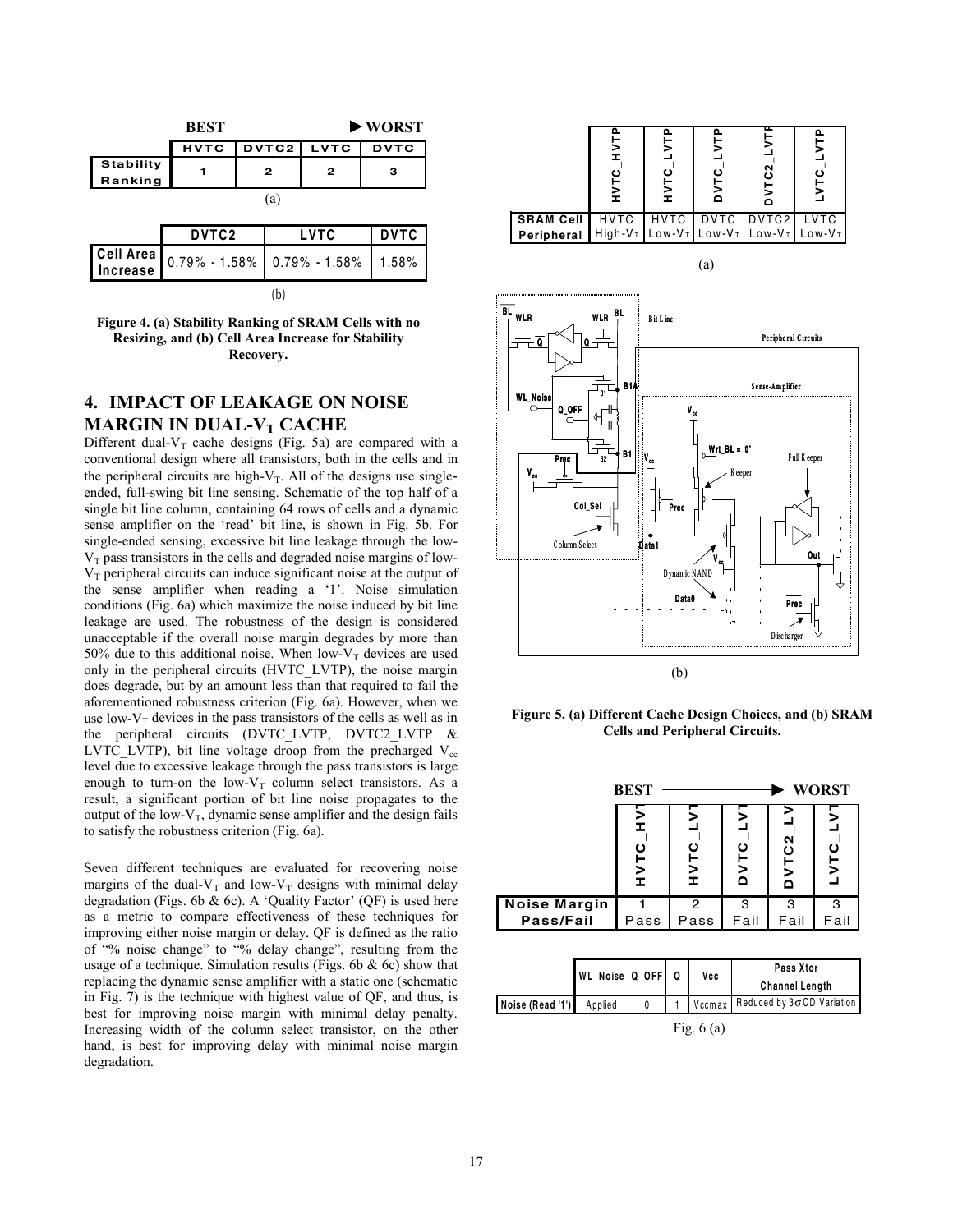|              |                                                      |         | (+): Improvement |         |
|--------------|------------------------------------------------------|---------|------------------|---------|
|              |                                                      | % Noise | % Delay          | Quality |
|              |                                                      | Change  | Change           | Factor  |
|              | Original DVTC_LVTP or DVTC2_LVTP or LVTC_LVTP        | Ref     | Ref              | NA      |
|              | Use LVT Static NAND (w/o Full Keeper and Discharger) | 68.0    | $-3.2$           | 21.3    |
| $\mathbf{2}$ | HVT PMOS for the Keeper                              | $-33.0$ | 2.8              | 11.8    |
| 3            | Reduce Full Keeper NMOS Length                       | 67.3    | $-7.5$           | 9.0     |
| 4            | HVT_PMOS at the Dynamic NAND                         | 65.7    | $-11.6$          | 5.7     |
| 5            | Increase Keeper PMOS Width                           | 67.3    | $-28.6$          | 2.4     |
| 6            | Use HVT NMOS in Column Select                        | 18.6    | $-9.0$           | 2.1     |
| 7            | Increase Column Select Width                         | $-13.4$ | 10.6             | 1.3     |

(b)



**Figure 6. (a) Noise Margin Ranking and Simulation Conditions, (b) Noise Recovery & Delay Improvement Techniques, and (c) Ranking of Techniques Based on Quality Factor.** 

# **5. COMPARISONS OF DELAY, LEAKAGE POWER AND TOTAL POWER**

The best technique for noise margin recovery is incorporated into the cache designs with dual- $V_T$  and low- $V_T$  cells by replacing the dynamic sense amplifier with a static one, whose transistor sizes are optimized (Fig. 7) to improve noise margin by the amounts required to meet the robustness criterion. In addition, the best delay improvement technique is applied to all of the cache designs, including the original design with all high- $V_T$  transistors, by increasing the column select transistor widths until further performance gain is marginal.



**Figure 7. Optimized Static Sense Amplifier.** 

Simulation results (Fig. 8a) show that using dual- $V_T$  and low- $V_T$ cells with single-ended sensing improves bit line delay by 13% to 16%, compared to a design with high- $V_T$  cell. However, bit line delay improvement is only 6% to 9% when a differential sensing scheme is used. The reason behind this difference is that, while excessive bit line leakage has a direct adverse impact on delay in differential sensing, it degrades only noise margin, not delay, in the single-ended sensing scheme. Performance improvements offered by the dual- $V_T$  and low- $V_T$  cache designs are achieved (Fig. 8b) at the expense of larger leakage power. Leakage power is the dominant component of total active power in a large on-chip cache because, (1) a very small fraction of cells is accessed every cycle, and (2) the junction temperature in a microprocessor is high during active operation. Contributions to active leakage power from the pass transistors in the cell can be reduced by precharging the bit lines only in the one basic sub-block which will be accessed in the next 'evaluate' cycle, instead of precharging all the bit lines every cycle. This 'precharge as needed' scheme can reduce the active leakage power by 1.6x for designs containing the DVTC cell where leakage through the low- $V_T$  pass transistors is the dominant component of cell leakage power (Fig. 9a).

| <b>Sensing</b>      |            |          | <b>Bit Line Delay Improvement</b> |       |
|---------------------|------------|----------|-----------------------------------|-------|
| <b>Scheme</b>       |            |          | <b>HVTC   DVTC   DVTC2   LVTC</b> |       |
| <b>Differential</b> | Ref        | $6.4\%$  | 6.4%                              | 8.9%  |
| Single-Ended        | <b>Ref</b> | $13.3\%$ | 13.3%                             | 15.7% |
|                     |            | ta)      |                                   |       |



**Figure 8. (a) Bit Line Delay Improvement for Differential and Single-Ended Sensing Schemes, Both with 64 Rows per Bit Line, and (b) Bit Line + Sense Amplifier Delay Comparisons for Different Cache Design Choices.**